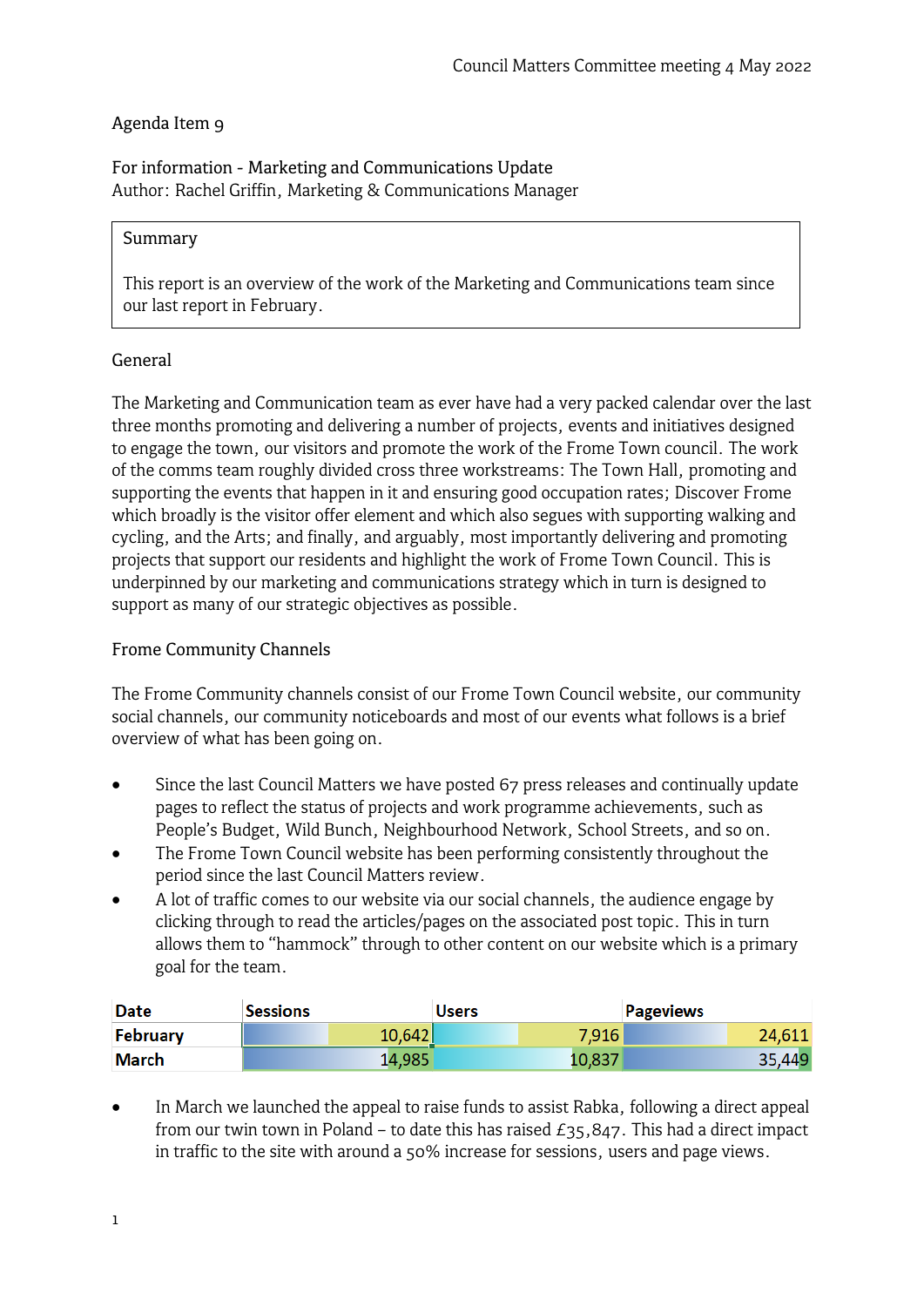- This campaign was not only about raising funds but also to support people who wanted to help in other ways, such as donating time or clothing, and supporting those who wanted to help host.
- There has also been support from across the FTC team to help the emergent Frome Welcome refugees group, to provide an identity and a social media presence, and support and promote meetings but also explore alternate fundraising mechanisms and information sharing systems.
- Our Platinum Jubilee page, along with the resources and guides we hold on our site for hosting your own street parties has also seen a lot of traffic.
- And of course, during the election period the Election pages have continually been updated with all the relevant information for voting in the upcoming parish/town and unitary elections.
- As ever this spring FTC's social channels have again been packed full of posts reflecting the wide variety of work of the FTC teams.
- The Ukrainian appeal has been in the forefront of posts since the launch in March, with reach and reactions on initial and follow up posts on social – the social channels were the perfect tool to raise awareness of the initial campaign and allowed the team to get information out, while linking to all the relevant and up to date information on the website and the all-important Just Giving page.
- The power of community was also reflected with the posts regarding Storm Eunice, which had one of the highest reach and engagements of the review period. The posts reassured residents and communicated the awareness of the damage the storm brought and how to stay safe. Posts regarding valued resources such as the Post Office in Portway and the information on road closures were also well received – highlighting the importance of our public information role.
- Events across the town have been well received this Spring, Window Wanderland gave an array of creative talent featured in windows across the town, while the inaugural Kindness Festival naturally elicited a warm feeling across FTC's posts and shared content.
- Visually on our social channels, FTC's Frome Busks event in collaboration with Frome College highlighted the musical talent of the students while bringing vibrancy to a sunny town centre in early April.
- FTC were also honoured to host the Annual Town Meeting where Mayor Andy Wrintmore presented his civic awards; all five recipients are well known in the town and got a lot of love, rightly so, on our social posts for their civic efforts supporting a community cohesion.
- The team continue to provide creative campaign content to accompany the Resilience work of the Healthy Home Surgeries and the Easy Energy wins cafes. A change in tone and the use of real-life examples and imagery is helping to promote future sessions.
- We continue to have problems with running what Facebook sees as social/political ads. Despite talking to colleagues and peers we're still to find a work around so the next step is to buy in expertise. Ads are important as they extend our reach beyond the already interested organic base
- The "Love Frome" Instagram post on a Friday has been rejuvenated recently and is indeed being shown a lot of love. These posts are aimed to highlight Frome at its best.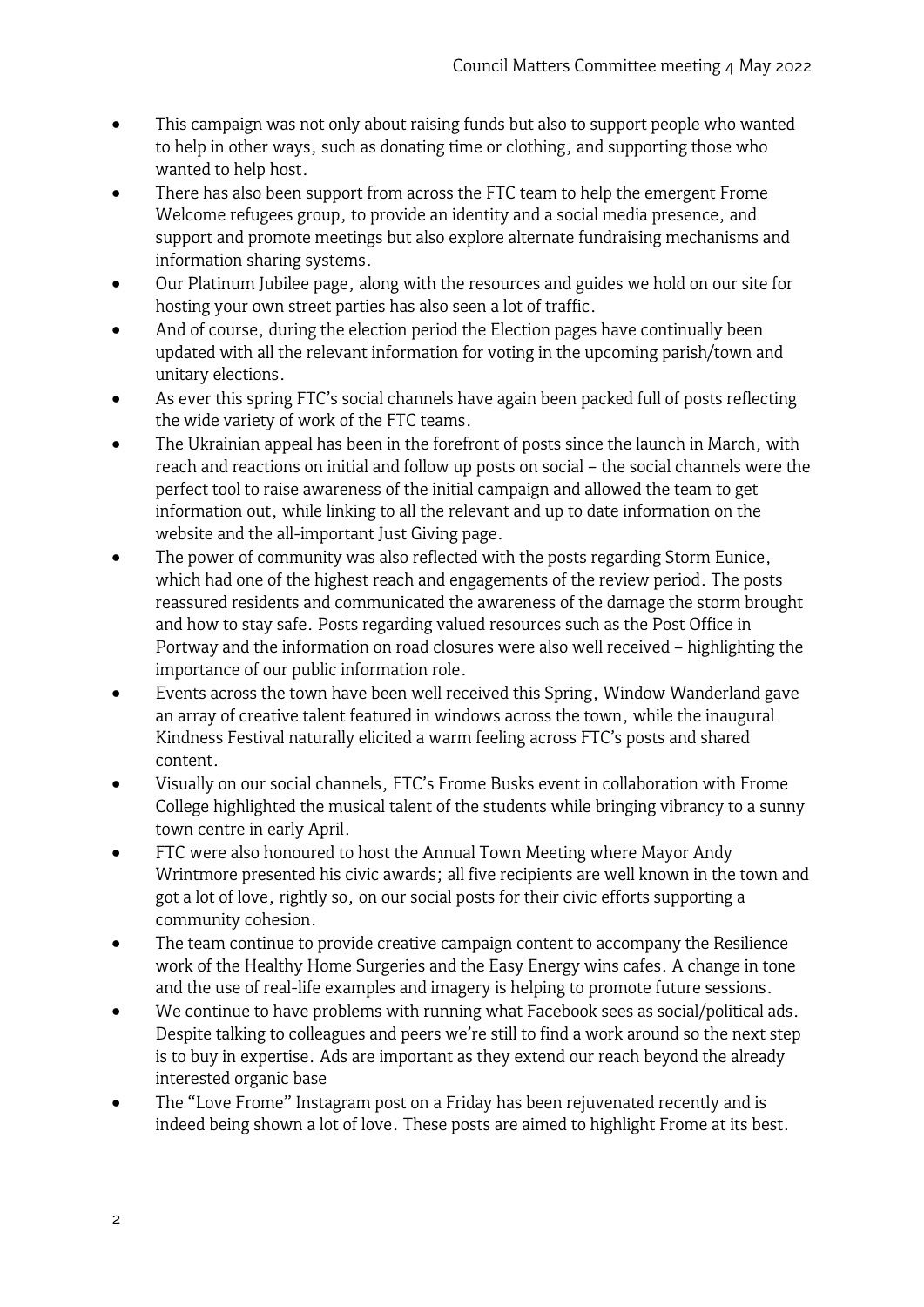# Discover Frome

This element of our work promotes civic pride and supports our visitor offer, events and spaces, walking and cycling and independent businesses. It is a whole package which includes a website, and the information point, and a newly structured social media.

- Discover Frome has received 28, 000 visitors to the site in February and March with over 58, 000 page views with users for January-March up on previous years' averages.
- Bounce rates show that users are finding what they want easily and quickly but also that Discover Frome is reaching its strategic objective of promoting and showcasing the town through its offer of independent businesses, walking and events.
- The top five most frequently visited pages (excluding the home page) are Why Frome? What's on, markets, shopping and town walks.
- Interestingly the top five identified locations of users is London, Bristol, Frome, Trowbridge and Edinburgh. It's worth noting that the number of users from London is significantly higher (10,258) than the second highest location Bristol, Frome is sitting in third place. So the site is predominately being used by people from outside the area, but still serves to provide locals with useful links to information and things to do.
- The ['Why Frome?'](https://www.discoverfrome.co.uk/frome/) page has become the top search result when you Google 'Frome' still beating Wikipedia!
- The new Discover Frome social channels not only support and promote our visitor offer through the website, but the events, shopping, markets and food and drink pages are consistently in the top ten pages of the website.
- Instagram and Facebook followers are slowly on the increase
- Insta posts with most likes/comments were twin towns/Ukraine appeal; celebration of women/Frome Museum; Guided walks return; Valentine lamp.
- Facebook posts with the most engagement was the opening of Peacocks; twin towns linking to Ukraine appeal; Frome Busks; Ghost signs; Window Wanderland

# Newsletters

We use Mailchimp to send out newsletters to targeted groups which people can sign up to and they can unsubscribe to as and when they want to – this is important for GDPR and helps ensures compliance. We have eight regular newsletters which continue to perform and are well received with an above average open rate.

- We have sent 23 newsletters since the last Council Matters review.
- Our new targeted newsletters such as Wild Bunch, Active Travel and Wild about Trees have excellent open rates; a recent School Streets newsletter had a 73% open rate and 40% click through rate. For reference, the industry standard open rate for email marketing is 17% with a click through rate of 10%.
- The mailing lists are being cleared up and a new multi sign up is being created to ensure that those who want to be informed easily can be.